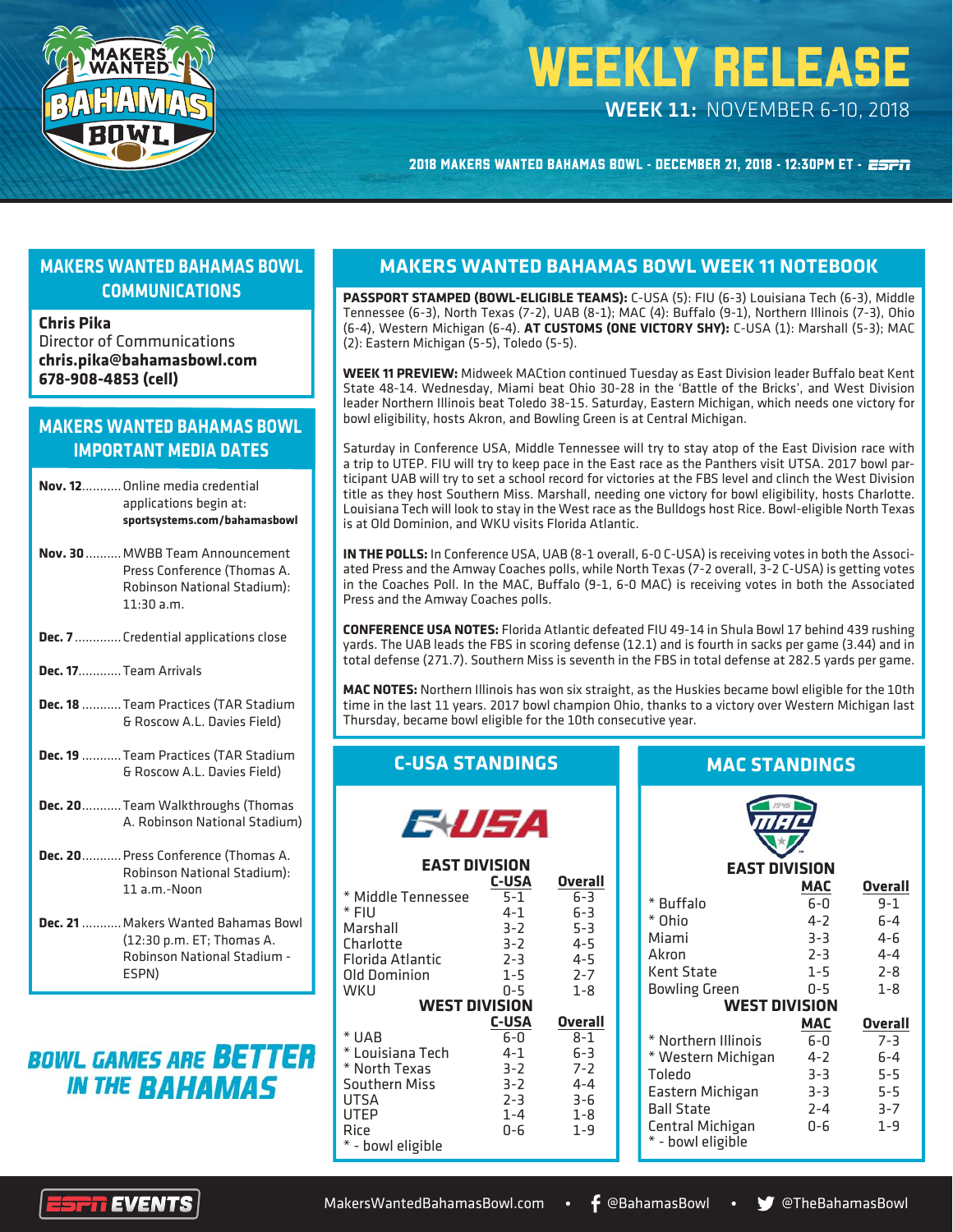## **Page 2 November 6-10, 2018**

#### **WEEK 11 SCHEDULE**

#### **CONFERENCE USA**

#### **Saturday, Nov. 10**

- \* Charlotte at Marshall (ESPN+)
- \* Middle Tennessee at UTEP (ESPN+)
- \* North Texas at ODU (ESPN3)
- \* WKU at Florida Atlantic (STAD/FB)
- \* FIU at UTSA (ESPN+)
- \* Rice at Louisiana Tech (ESPN+)
- \* Southern Miss at UAB (beIN)

#### **MID-AMERICAN CONFERENCE**

**Tuesday, November 6** \* Buffalo 48, Kent State 14 **Wednesday, November 7** \* Miami 30, Ohio 28

- \* Northern Illinois 38, Toledo 15 **Saturday, November 10**
- \* Akron at Eastern Michigan (ESPN3)
- \* Bowling Green at Central Michigan (ESPN+)

\* - conference games

#### **WELCOME MAKERS WANTED**

**Elk Grove Village, Illinois**, using its business slogan – **Makers Wanted** – was announced July 31 as the title sponsor of the Makers Wanted Bahamas Bowl.

The tagline Makers Wanted is Elk Grove Village's slogan and serves a call-to-action for a thriving community and the thousands of businesses based there. It is home to the largest contiguous industrial park in the United States, featuring six square miles and 62 million square feet of inventory. Over 5,614 businesses, including 300 manufacturers specializing in metal, plastic, rubber and food manufacturing, call Elk Grove Village their home. It is also a top national destination for data centers in the U.S. with two million square feet. For more info, visit www.makerswanted.org.



#### **WEEK 10 RESULTS**

#### **CONFERENCE USA**

**Friday, Nov. 2** \* Middle Tennessee 29, WKU 10 **Saturday, Nov. 3** \* Southern Miss 26, Marshall 24 \* UTEP 34, Rice 26 \* Florida Atlantic 49, FIU 14 \* UAB 52, UTSA 3 Tennessee 14, Charlotte 3 Mississippi State 45, Louisiana Tech 3

#### **MID-AMERICAN CONFERENCE**

**Tuesday, Oct. 30** \* Kent State 35, Bowling Green 28 \* Buffalo 51, Miami 42 **Wednesday, Oct. 31** \* Toledo 45, Ball State 13 **Thursday, Nov. 1**

\* Northern Illinois 36, Akron 26 \* Ohio 59, Western Michigan 14

**Saturday, Nov. 3** \* Eastern Michigan 17, Central Michigan 7

\* - conference games

#### **C-USA VS. MAC**

**The 2018 Makers Wanted Bahamas Bowl will be contested between Conference USA and**  the Mid-American Conference for the fifth**straight year. C-USA won the 2018 season series over the MAC 2-0.**

**Sept. 1** Marshall (C-USA) 35, Miami (MAC) 28 **Sept. 22** WKU (C-USA) 28, Ball State (MAC) 20

#### **The Makers Wanted Bahamas Bowl is tied 2-2 all time between C-USA and the MAC.**

**2014** WKU (C-USA) 49, Central Michigan (MAC) 48 **2015** Western Michigan (MAC) 45, Middle Tennessee (C-USA) 31 **2016** Old Dominion (C-USA) 24, Eastern Michigan (MAC) 20 **2017** Ohio (MAC) 41, UAB (C-USA) 6

#### **AROUND THE CONFERENCES**

• Florida Atlantic junior RB **Devin Singletary**  moved back into the national lead in rushing TDs with 18. He has 62 career TDs, which is tied for ninth on the all-time FBS list and the most of any player with less than four seasons.

• The MAC has two WRs with the longest current reception streak in the nation. Ohio's **Papi White** (39 games) is third, while Bowling Green's **Scott Miller** (33) is tied for 11th.

#### **WEEK 10 INDIVIDUAL HONORS**

#### **CONFERENCE USA**

#### **Offensive Player of the Week**

Florida Atlantic RB **Devin Singletary**: The junior rushed 27 times for 184 yards and three TDs in a 49-14 victory over FIU.

#### **Defensive Player of the Week**

Charlotte DE **Alex Highsmith**: The redshirt junior had seven tackles (four for loss), 1.5 sacks and a forced fumble in a loss to Tennessee.

#### **Special Teams Player of the Week**

Middle Tennessee K **Crews Holt**: The sophomore made five field goals and posted 17 total points in a 29-10 victory over WKU.

#### **MID-AMERICAN CONFERENCE**

#### **East Division Offensive Player of the Week**

Buffalo QB **Tyree Jackson**: The junior accounted for six touchdowns and passed for 358 yards in a 51-42 win over Miami.

#### **East Division Defensive Player of the Week**

Kent State LB **Dalton Hicks**: The junior had 14 tackles, six solo stops and a pass breakup in a 35-28 win over Bowling Green.

#### **East Division Special Teams Player of the Week**

Ohio S **Alvin Floyd**: The redshirt freshman returned a blocked punt 13 yards for a TD in a 59-14 win at Western Michigan

#### **West Division Offensive Player of the Week**

Northern Illinois RB **Tre Harbison**: The sophomore ran 23 times for 169 yards with a TD and caught three passes in a 36-26 win at Akron.

**West Division Defensive Player of the Week**

Northern Illinois DB **Jalen McKie**: The redshirt freshman had a pair of interceptions, one for a TD, and returned a blocked PAT for two points in a 36-26 win at Akron.

**West Division Special Teams Player of the Week** Toledo K **Jameson Vest**: The senior made a FG and six PATs in a 45-13 victory over Ball State.

#### **"POWER FIVE" VICTORIES**

**A list of C-USA and MAC victories over "Power Five" opponents (teams from the ACC, Big Ten, Big 12, Pac-12 and SEC).**

| <b>Team (Conference)</b>                | <b>Opponent</b>        | <b>Score</b> |
|-----------------------------------------|------------------------|--------------|
| Sept. 8                                 |                        |              |
| Eastern Michigan (MAC) Purdue (Big Ten) |                        | 20-19        |
| <b>Sept. 15</b>                         |                        |              |
| Akron (MAC)                             | Northwestern (Big Ten) | 39-34        |
| North Texas (C-USA)                     | Arkansas (SEC)         | 44-17        |
| <b>Sept. 22</b>                         |                        |              |
| Buffalo (MAC)                           | Rutgers (Big Ten)      | $42 - 13$    |
| Old Dominion (C-USA)                    | Virginia Tech (ACC)    | 49-35        |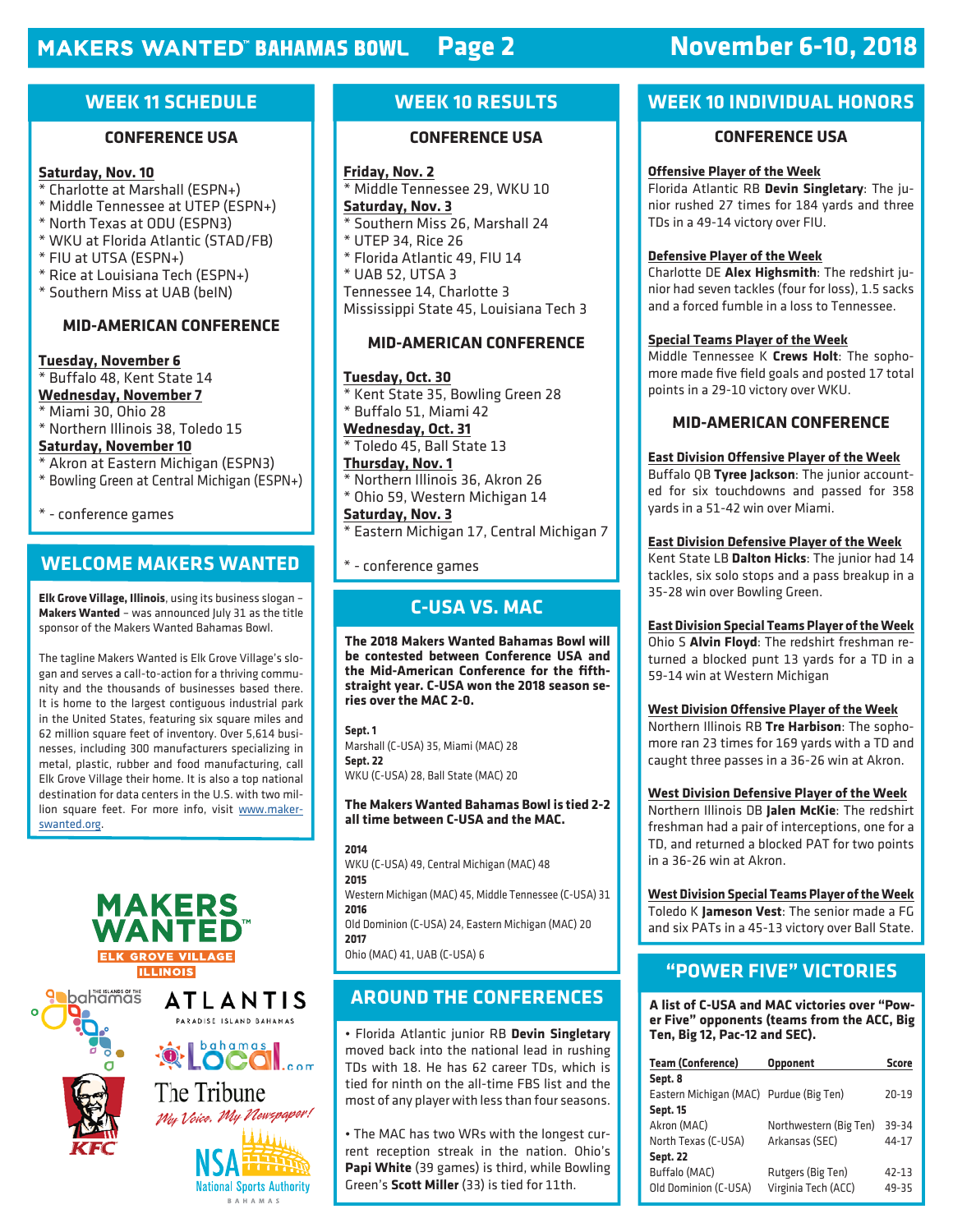### **November 6-10, 2018**

#### **MAKERS WANTED BAHAMAS BOWL PARTICIPANT SELECTION**

The highest-ranked conference champion by the College Football Playoff Selection Committee from the American Athletic, Conference USA, Mid-American, Mountain West or Sun Belt will play annually in one of the College Football Playoff bowls (**PlayStation Fiesta Bowl** or **Chick-fi l-A Peach Bowl** for the 2018 season) if it is not selected for the Playoff Semifinals.

Conference USA has secured guaranteed commitments with six bowl partners for the 2018 season, as well as two secondary agreements: The **Makers Wanted Bahamas**, **Cheribundi Tart Cherry Boca Raton**, **Gildan New Mexico**, **Hawai'i**, **R+L Carriers New Orleans** and either the **Bad Boy Mowers Gasparilla** or the **SERVPRO First Responder Bowls** are primary agreements. The **Walk-On's Independence Bowl** in Shreveport, La., is a secondary agreement (should the ACC or SEC not be able to provide a bowl-eligible team), as is the **DXL Frisco Bowl**. There is no set selection order among C-USA's bowl partners.

The MAC has 2018 primary bowl tie-ins with **Makers Wanted Bahamas**, **Dollar General**, **DXL Frisco**, **Famous Idaho Potato**, and **Raycom Media Camellia Bowls**. The MAC has secondary 2018 bowl agreements with the **Quick Lane Bowl** (should the ACC or Big Ten not be able to provide a bowl-eligible team) and other ESPN owned-and-operated bowl games.

The **2018 Makers Wanted Bahamas Bowl** participants – selected from among bowleligible teams in Conference USA and the Mid-American Conference – will be announced by the bowl, ESPN Events and conference partners once finalized.

#### **SATURDAYS TO SUNDAYS**

A total of 14 former student-athletes who played in the Makers Wanted Bahamas Bowl have played for NFL clubs in 2018. S **Kevin Byard** - Tennessee (Middle Tennessee) WR **Corey Davis** - Tennessee (Western Michigan) S **Kavon Frazier** - Dallas (Central Michigan) TE **Tyler Higbee** - Los Angeles Rams (WKU) WR **Richie James** - San Francisco (Middle Tennessee) G **Forrest Lamp** - Los Angeles Chargers (WKU)\* G **Taylor Moton** - Carolina (Western Michigan) T **Chukwuma Okorafor** - Pittsburgh (Western Michigan)\* CB **Darius Phillips** - Cincinnati (Western Michigan)\* QB **Cooper Rush** - Dallas (Central Michigan) WR **Taywan Taylor** - Tennessee (WKU) DE **Leterrius Walton** - Pittsburgh (Central Michigan) CB **Darious Williams** - Baltimore (UAB)\* T **Andrew Wylie** - Kansas City (Eastern Michigan)\* \* - made NFL debut in 2018

#### **MAKERS WANTED BAHAMAS BOWL MEDIA PROJECTIONS**

| The Sporting News (Bill Bender) - Nov. 5:  Marshall vs. Western Michigan |  |
|--------------------------------------------------------------------------|--|
|                                                                          |  |
|                                                                          |  |
|                                                                          |  |
|                                                                          |  |
|                                                                          |  |
|                                                                          |  |
|                                                                          |  |
|                                                                          |  |
|                                                                          |  |
|                                                                          |  |
|                                                                          |  |

#### **ESPN EVENTS**

**ESPN Events**, a division of ESPN, owns and operates a large portfolio of 31 collegiate sporting events worldwide. The roster includes three Labor Day weekend college football games; FCS opening-weekend game; 14 college bowl games, 10 college basketball events, a college softball event and two college award shows, which accounts for approximately 375-plus hours of live programming, reaches almost 64 million viewers and attracts over 800,000 attendees each year. With satellite offices in Albuquerque, Birmingham, Boca Raton, Boise, Dallas-Fort Worth, Honolulu, Las Vegas, Montgomery and St. Petersburg, ESPN Events builds relationships with conferences, schools and local communities, as well as providing unique experiences for teams and fans.

ESPN Events also manages the Big 12 Corporate Partner Program.

#### **Collegiate Football**

Academy Sports + Outdoors Texas Bowl (Houston); AdvoCare Texas Kickoff (Houston); Air Force Reserve Celebration Bowl (Atlanta); Bad Boy Mowers Gasparilla Bowl (Tampa, Fla.); Birmingham Bowl (Alabama); Cheribundi Tart Cherry Boca Raton Bowl (Florida); Camping World Kickoff (Orlando, Fla.); Famous Idaho Potato Bowl (Boise); DXL Frisco Bowl (Texas); Guardian Credit Union FCS Kickoff (Montgomery, Ala.); Hawai'i Bowl (Honolulu); Lockheed Martin Armed Forces Bowl (Dallas-Fort Worth); Makers Wanted Bahamas Bowl (Nassau); MEAC/SWAC Challenge (Atlanta); Mitsubishi Motors Las Vegas Bowl (Nevada); New Mexico Bowl (Albuquerque); Raycom Media Camellia Bowl (Montgomery, Ala.); SERVPRO First Responder Bowl (Dallas-Fort Worth); The Home Depot College Football Awards (Atlanta)

#### **Collegiate Basketball**

AdvoCare Invitational (Walt Disney World Resort near Orlando, Fla.); Armed Forces Classic (Fort Bliss, Texas); Charleston Classic (South Carolina); College Basketball Awards Presented by Wendy's (Los Angeles); Hawaiian Airlines Diamond Head Classic (Honolulu); Jimmy V Men's Classic presented by Corona (New York City); Jimmy V Women's Classic Presented by Corona (South Bend, Ind.); Myrtle Beach Invitational (Conway, S.C.); NIT Season Tip-Off (Brooklyn, N.Y.); State Farm Champions Classic (Indianapolis) and Wooden Legacy (Fullerton, Calif.)

#### **Collegiate Softball**

St. Pete/Clearwater Elite Invitational (Clearwater, Fla.)